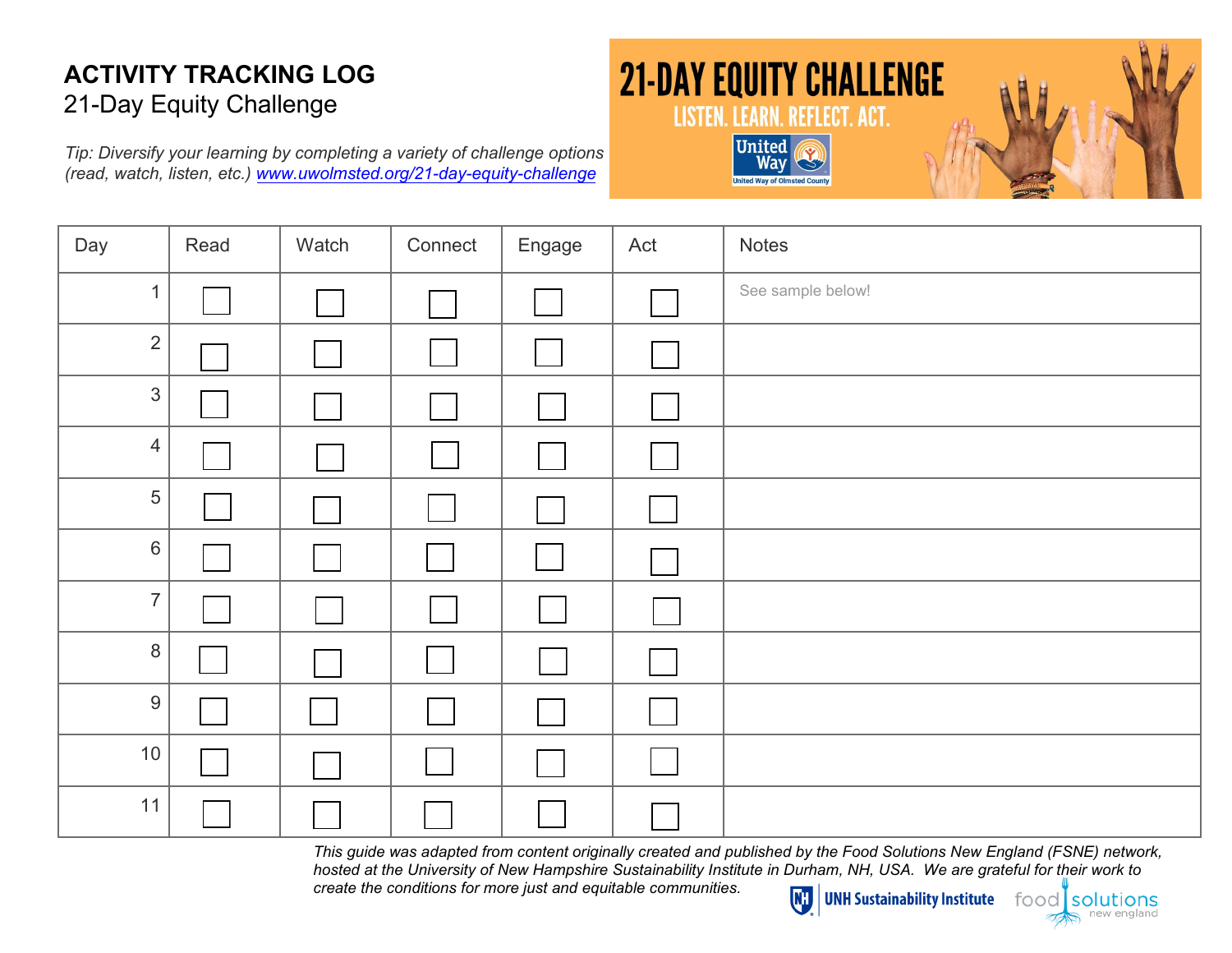*Tip: Diversify your learning by [completin](http://www.uwgive.org/equity)g a variety of challenge options (read, watch, listen, etc.) www.uwolmsted.org/21-day-equity-challenge*





| Day  | Read | Watch | Connect | Engage | Act | Notes |
|------|------|-------|---------|--------|-----|-------|
| 12   |      |       |         |        |     |       |
| 13   |      |       |         |        |     |       |
| 14   |      |       |         |        |     |       |
| 15   |      |       |         |        |     |       |
| 16   |      |       |         |        |     |       |
| $17$ |      |       |         |        |     |       |
| 18   |      |       |         |        |     |       |
| 19   |      |       |         |        |     |       |
| 20   |      |       |         |        |     |       |
| 21   |      |       |         |        |     |       |

*This guide was adapted from content originally created and published by the Food Solutions New England (FSNE) network, hosted at the University of New Hampshire Sustainability Institute in Durham, NH, USA. We are grateful for their work to create the conditions for more just and equitable communities.*  $\overline{w}$ 

UNH Sustainability Institute

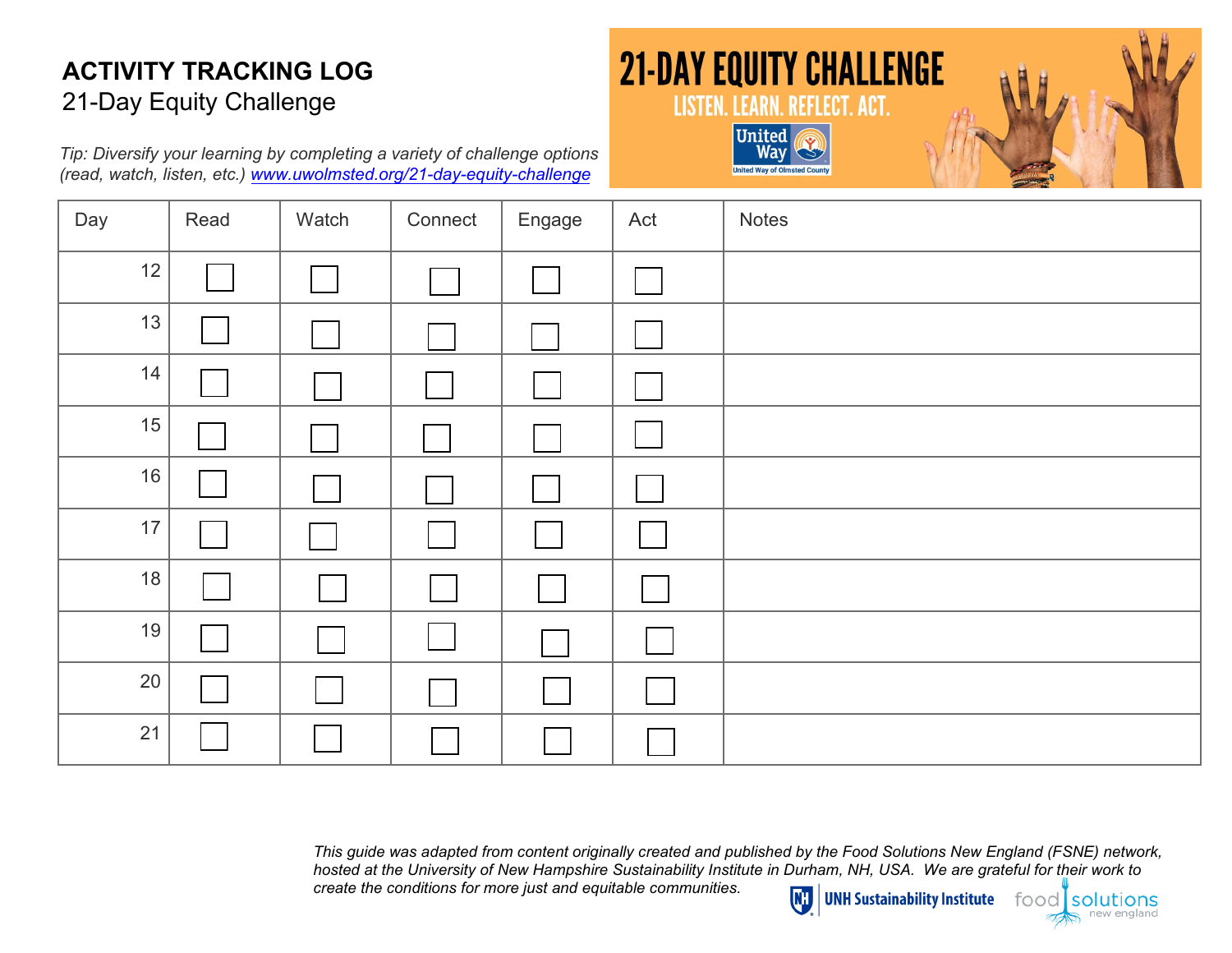*Tip: Diversify your learning by completing a variety of challenge options (read, watch, listen, [etc.\) www.uwolmst](http://www.uwgive.org/equity)ed.org/21-day-equity-challenge*

#### **SAMPLE Activity Tracking Log**



| Day | Read      | Watch      | Listen | Journal    | Act        | <b>Notes</b>                                                                  |
|-----|-----------|------------|--------|------------|------------|-------------------------------------------------------------------------------|
|     | $\sqrt{}$ |            |        |            |            | Started Waking Up White.                                                      |
| 2   | $\sqrt{}$ |            |        |            |            | OMG, why didn't I learn this stuff sooner!?                                   |
| 3   |           | $\sqrt{ }$ |        |            |            | Book mentioned True Colors. Found it online. Still true today?                |
| 4   |           |            |        |            | $\sqrt{ }$ | Found Local Group. On mailing list, liked FB pg. Going to meet<br>on 9/15!    |
| 5   | $\sqrt{}$ |            |        |            |            | Read local Group's website. Couldn't stop reading.                            |
| 6   |           |            |        |            | $\sqrt{ }$ | Attended Local Group film + discussion. Awesome people.                       |
| 7   |           |            |        | $\sqrt{ }$ |            | More I learn more I learn I don't know. Want more, more, more!                |
| 8   |           |            |        |            |            | Listened to local podcast. I'd never heard of them before!                    |
| 9   | $\sqrt{}$ |            |        |            |            | Reading how to interrupt racist jokes. Do I dare? Feeling<br>scared.          |
| 10  |           | $\sqrt{ }$ |        |            |            | Watched an eye-opening TedTalk. Journaled about my<br>learnings and thoughts. |

*This guide was adapted from content originally created and published by the Food Solutions New England (FSNE) network, hosted at the University of New Hampshire Sustainability Institute in Durham, NH, USA. We are grateful for their work to create the conditions for more just and equitable communities.* W